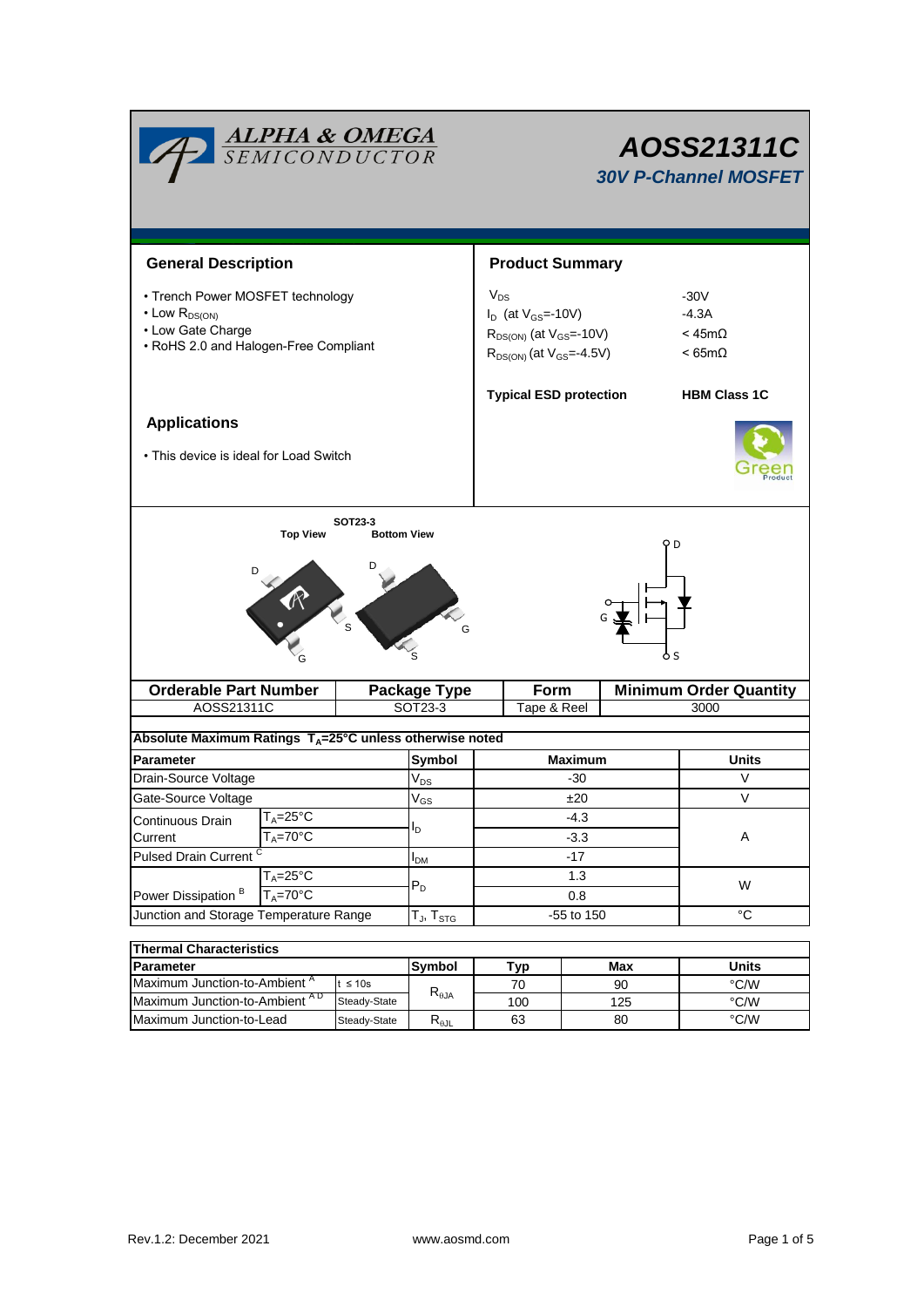

## **Electrical Characteristics (TJ=25°C unless otherwise noted)**

| <b>Symbol</b>               | Parameter                             | <b>Conditions</b>                                        | Min    | <b>Typ</b> | <b>Max</b> | <b>Units</b> |  |  |  |
|-----------------------------|---------------------------------------|----------------------------------------------------------|--------|------------|------------|--------------|--|--|--|
| <b>STATIC PARAMETERS</b>    |                                       |                                                          |        |            |            |              |  |  |  |
| <b>BV</b> <sub>DSS</sub>    | Drain-Source Breakdown Voltage        | $I_D = -250 \mu A$ , $V_{GS} = 0V$                       | $-30$  |            |            | V            |  |  |  |
| $I_{\text{DSS}}$            | Zero Gate Voltage Drain Current       | $V_{DS}$ =-30V, $V_{GS}$ =0V                             |        |            | $-1$       |              |  |  |  |
|                             |                                       | $T_{\rm J}$ =55°C                                        |        |            | $-5$       | μA           |  |  |  |
| $I_{GSS}$                   | Gate-Body leakage current             | $V_{DS} = 0V$ , $V_{GS} = \pm 20V$                       |        |            | ±10        | μA           |  |  |  |
| $V_{GS(th)}$                | Gate Threshold Voltage                | V <sub>DS</sub> =V <sub>GS.</sub> I <sub>D</sub> =-250µA | $-1.2$ | $-1.7$     | $-2.2$     | V            |  |  |  |
| $R_{DS(ON)}$                |                                       | $V_{c} = -10V$ , $I_{p} = -4.3A$                         |        | 37         | 45         | $m\Omega$    |  |  |  |
|                             | Static Drain-Source On-Resistance     | $T_J = 125$ °C                                           |        | 52         | 64         |              |  |  |  |
|                             |                                       | $V_{GS} = -4.5V$ , $I_D = -3.5A$                         |        | 52         | 65         | $m\Omega$    |  |  |  |
| $g_{FS}$                    | <b>Forward Transconductance</b>       | $V_{DS} = -5V$ , $I_{D} = -4.3A$                         |        | 13         |            | S            |  |  |  |
| $\rm V_{\rm SD}$            | Diode Forward Voltage                 | $IS=-1A, VGS=0V$                                         |        | $-0.8$     | $-1$       | $\vee$       |  |  |  |
| $\mathsf{I}_\mathsf{S}$     | Maximum Body-Diode Continuous Current |                                                          |        | $-2$       | A          |              |  |  |  |
|                             | <b>DYNAMIC PARAMETERS</b>             |                                                          |        |            |            |              |  |  |  |
| $\mathbf{C}_{\mathsf{iss}}$ | <b>Input Capacitance</b>              |                                                          |        | 720        |            | рF           |  |  |  |
| $\mathbf{C}_{\text{oss}}$   | <b>Output Capacitance</b>             | $V_{GS}$ =0V, $V_{DS}$ =-15V, f=1MHz                     |        | 80         |            | рF           |  |  |  |
| $\mathbf{C}_{\text{rss}}$   | Reverse Transfer Capacitance          |                                                          |        | 70         |            | pF           |  |  |  |
| $R_{g}$                     | Gate resistance                       | $f=1$ MHz                                                |        | 15         | 25         | Ω            |  |  |  |
|                             | <b>SWITCHING PARAMETERS</b>           |                                                          |        |            |            |              |  |  |  |
| $Q_q(10V)$                  | <b>Total Gate Charge</b>              |                                                          |        | 12.5       | 23         | nC           |  |  |  |
| $Q_g(4.5V)$                 | Total Gate Charge                     | $V_{GS}$ =-10V, $V_{DS}$ =-15V, $I_{D}$ =-4.3A           |        | 6          | 12         | nC           |  |  |  |
| $\mathbf{Q}_\text{gs}$      | Gate Source Charge                    |                                                          |        | 1.6        |            | nC           |  |  |  |
| $Q_{gd}$                    | Gate Drain Charge                     |                                                          |        | 3          |            | nС           |  |  |  |
| $t_{D(0n)}$                 | Turn-On DelayTime                     |                                                          |        | 8.5        |            | ns           |  |  |  |
| $t_r$                       | Turn-On Rise Time                     | $V_{GS}$ =-10V, $V_{DS}$ =-15V,                          |        | 5          |            | ns           |  |  |  |
| $t_{D(off)}$                | Turn-Off DelayTime                    | $R_L$ =3.488 $\Omega$ , $R_{GEN}$ =3 $\Omega$            |        | 39         |            | ns           |  |  |  |
| $\mathsf{t}_{\mathsf{f}}$   | Turn-Off Fall Time                    |                                                          |        | 14.5       |            | ns           |  |  |  |
| $\mathfrak{t}_{\text{rr}}$  | Body Diode Reverse Recovery Time      | $I_F = -4.3A$ , di/dt=500A/ $\mu$ s                      |        | 10         |            | ns           |  |  |  |
| $Q_{rr}$                    | Body Diode Reverse Recovery Charge    | $I_F = -4.3A$ , di/dt=500A/ $\mu$ s                      |        | 13         |            | nC           |  |  |  |

A. The value of  $R_{qJA}$  is measured with the device mounted on 1in<sup>2</sup> FR-4 board with 2oz. Copper, in a still air environment with T<sub>A</sub> =25°C. The value in any given application depends on the user's specific board design.

B. The power dissipation  ${\sf P}_{\sf D}$  is based on  ${\sf T}_{\sf J(MAX)}$ =150 $^\circ\,$  C, using  $\leqslant$  10s junction-to-ambient thermal resistance.

C. Repetitive rating, pulse width limited by junction temperature T $_{\rm J(MAX)}$ =150°C. Ratings are based on low frequency and duty cycles to keep

 $initialT = 25^\circ$  C.

D. The R<sub>eJA</sub> is the sum of the thermal impedance from junction to lead R<sub>eJL</sub> and lead to ambient.<br>E. The static characteristics in Figures 1 to 6 are obtained using <300µs pulses, duty cycle 0.5% max.<br>F. These curves ar

2oz. Copper, assuming a maximum junction temperature of T<sub>J(MAX)</sub>=150°C. The SOA curve provides a single pulse rating.

APPLICATIONS OR USES AS CRITICAL COMPONENTS IN LIFE SUPPORT DEVICES OR SYSTEMS ARE NOT AUTHORIZED. AOS DOES NOT ASSUME ANY LIABILITY ARISING OUT OF SUCH APPLICATIONS OR USES OF ITS PRODUCTS. AOS RESERVES THE RIGHT TO MAKE CHANGES TO PRODUCT SPECIFICATIONS WITHOUT NOTICE. IT IS THE RESPONSIBILITY OF THE CUSTOMER TO EVALUATE SUITABILITY OF THE PRODUCT FOR THEIR INTENDED APPLICATION. CUSTOMER SHALL COMPLY WITH APPLICABLE LEGAL REQUIREMENTS, INCLUDING ALL APPLICABLE EXPORT CONTROL RULES, REGULATIONS AND LIMITATIONS.

AOS' products are provided subject to AOS' terms and conditions of sale which are set forth at: http://www.aosmd.com/terms\_and\_conditions\_of\_sale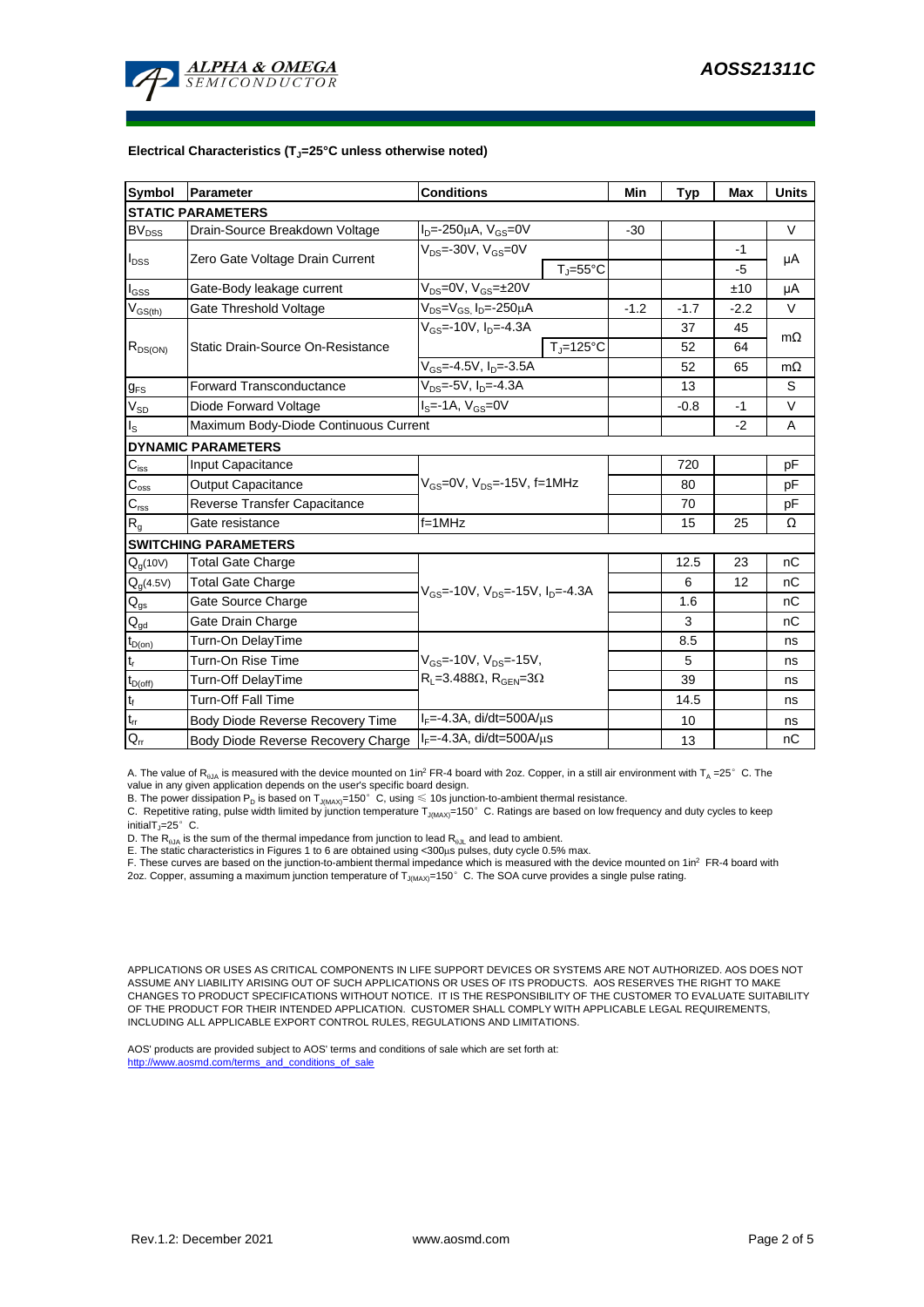

## **TYPICAL ELECTRICAL AND THERMAL CHARACTERISTICS**

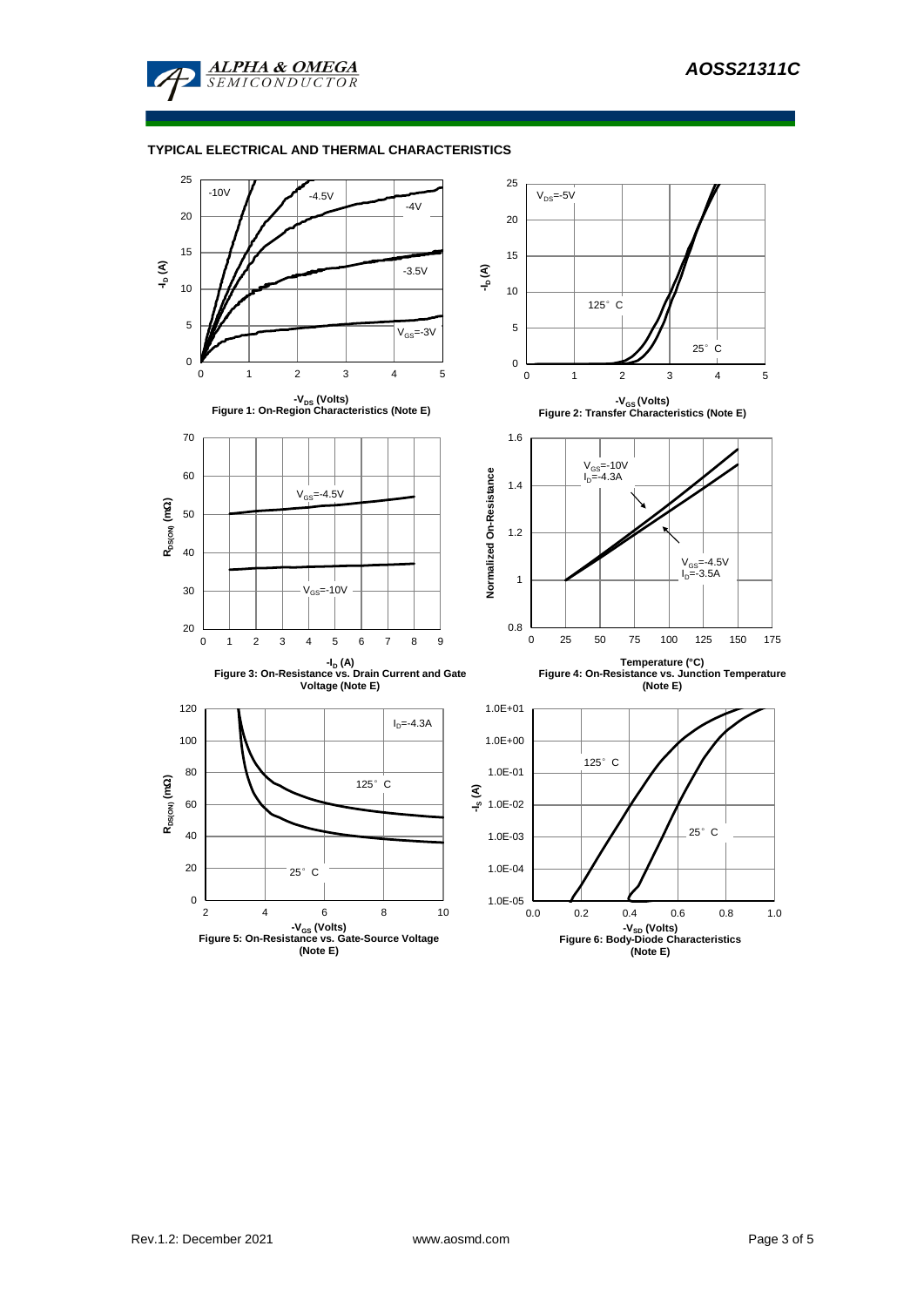

## **TYPICAL ELECTRICAL AND THERMAL CHARACTERISTICS**